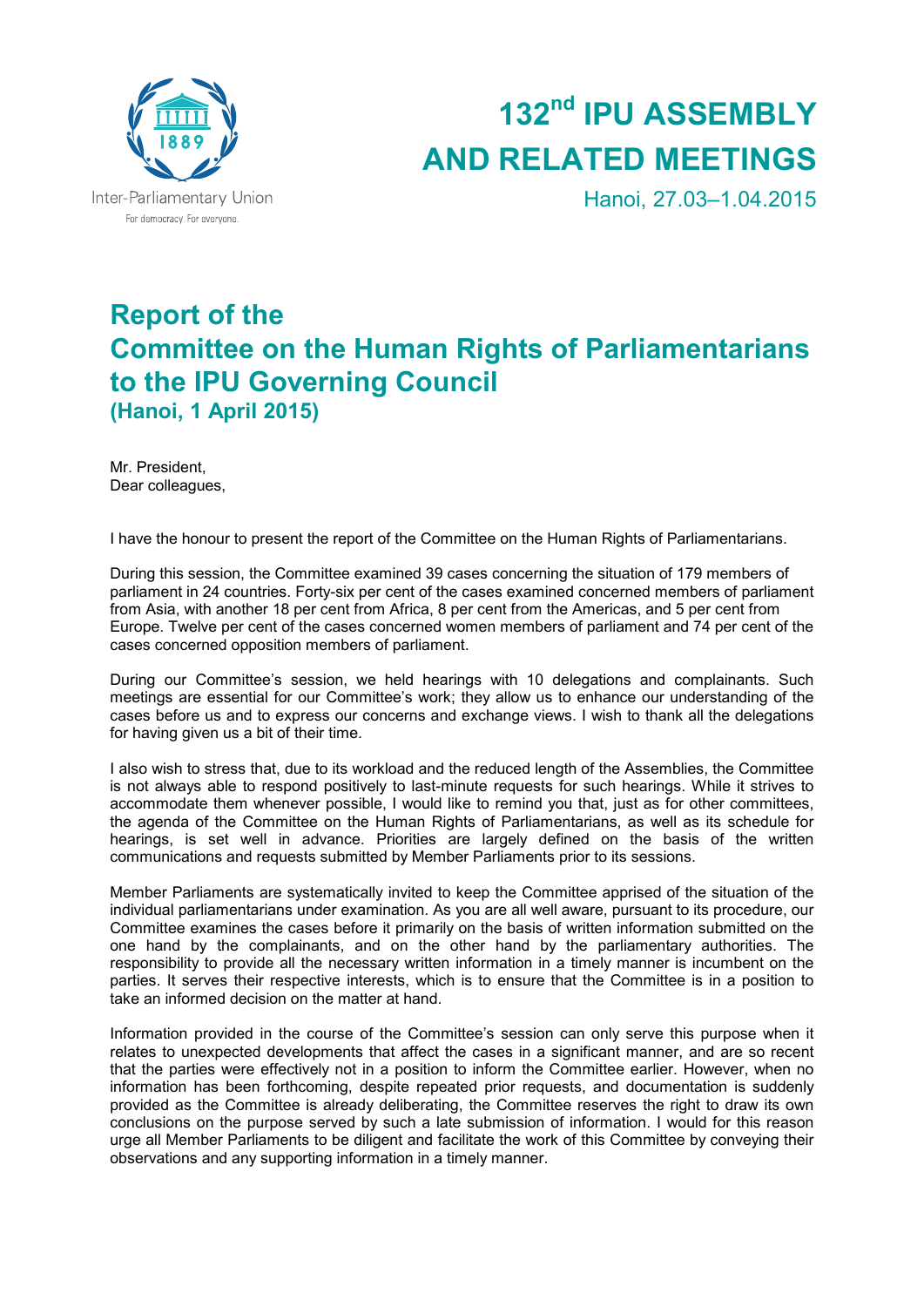I now want to turn to the cases discussed by the Committee. Although freedom of expression was a direct or indirect concern in almost all of the cases examined, arbitrary detention or arrest, lack of due process in proceedings against members of parliament, and torture or ill-treatment also ranked as the most frequent abuses examined by the Committee.

I would now like to turn to the cases that I will present to you, beginning with Kenya.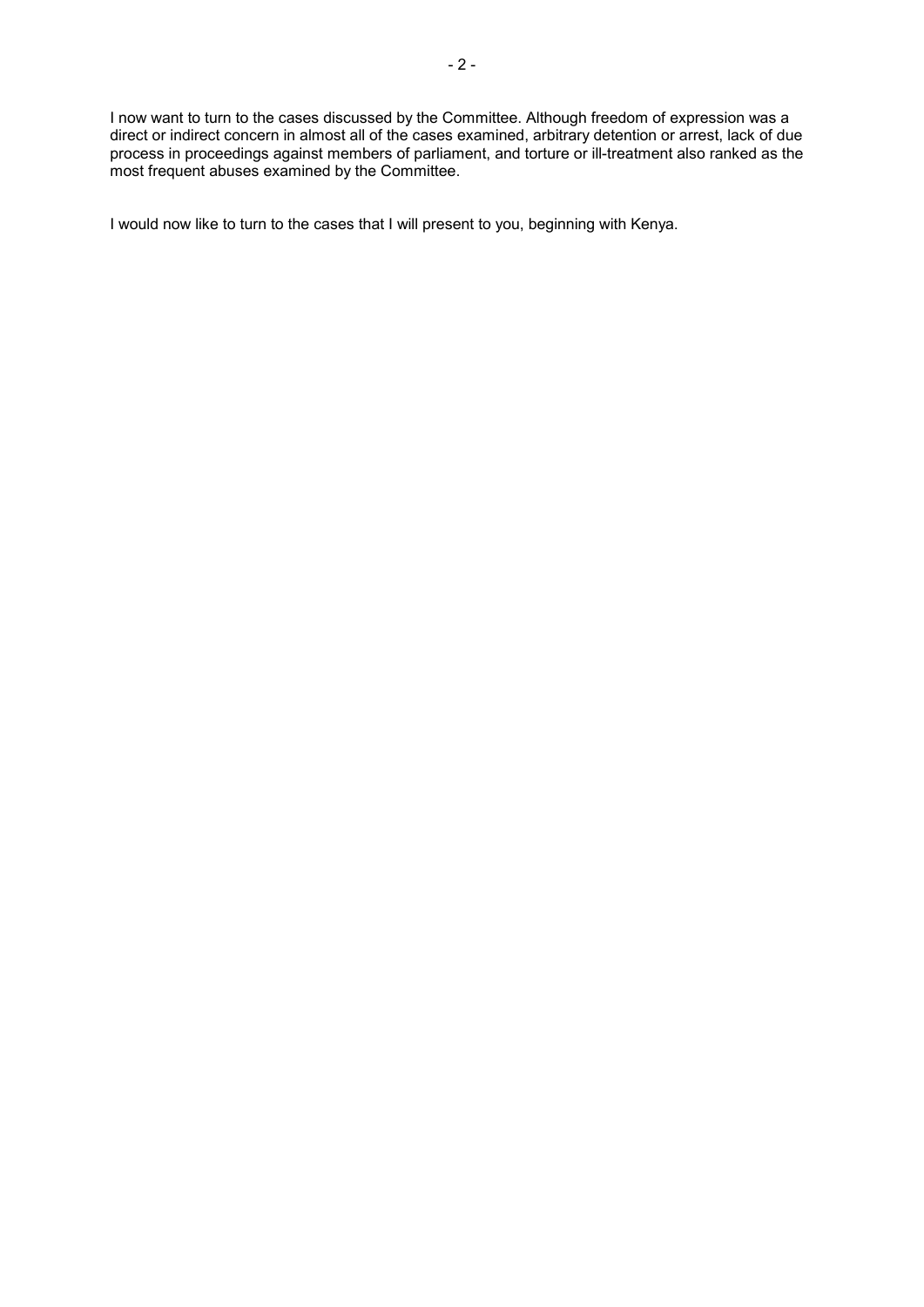## **AFRICA**

### **KENYA**

The Committee is pleased to announce positive developments in the long-standing case of Mr. Melitus Mugabe Were, who was murdered in January 2008 in Kenya. It has noted with satisfaction that the judicial proceedings have finally been concluded and that the culprits of Mr. Were's murder were sentenced in February 2015. It is pleased that the Parliament of Kenya has continued monitoring the proceedings to date in line with its overall commitment to ensuring that the crimes committed in the aftermath of the 2007 presidential elections would not go unpunished. The Committee trusts that it will be kept informed in the event of an appeal against the conviction.

I invite you to adopt the draft resolution set out on page 1 of the English version and page 4 of the French version

### **RWANDA**

In the case of Mr. Léonard Hitimana, which has been before you for a very long time, I regret to inform you today that there is still no news about Mr. Hitimana, who was a member of the Transitional National Assembly and was last seen alive 12 years' ago.

The Committee regrets the silence of the parliamentary authorities in response to its calls for effective parliamentary oversight to shed light on Mr. Hitimana's fate. At this point, the Committee has no choice but to consider that the absence of a serious investigation corroborates the long-standing charge that Mr. Hitimana was the victim of an enforced disappearance.

Consequently, the Committee urges the authorities to carry out an independent and prompt investigation, examining all lines of enquiry and exploring in particular the information provided by the complainants, according to which Mr. Hitimana was abducted, tortured and assassinated by the Rwandan military intelligence services in order to silence all opposition to the dissolution of his party in the run-up to the 2003 presidential and legislative elections. We remain convinced that following new lines of inquiry will soon lead to the emergence of new evidence. We are counting on the Parliament of Rwanda to carry out its oversight function to ensure that this happens. We also call on the Parliament to help expedite, in line with Rwanda's commitment, the ratification of the International Convention for the Protection of All Persons from Enforced Disappearance.

I invite you to adopt the draft decision set out on page 3 and 6 of the English and French versions respectively.

### **ZAMBIA**

I am pleased to present to you the report of the on-site mission that the Committee carried out to Zambia in September last year. I wish to place on record our immense gratitude to the Speaker of the National Assembly for his cooperation in the organization of the mission and for providing us with all the necessary documentation. The Committee also greatly appreciated having the opportunity to continue its open and frank exchange of views with the Speaker in Hanoi.

The mission report focuses in great part on challenges surrounding the Public Order Act. The Committee is concerned about specific incidents in 2012 and 2013 in which reliance on the Public Order Act appears to have run counter to the rights of members of parliament to freedom of assembly and to liberty. We are pleased, therefore, at the prospect of effective action being taken to modernize the Public Order Act, and hope that due consideration will be given to the recommendations in the mission report.

The Committee is hopeful that, in the light of the revised Public Order Act and the absence of allegations of any new abuses in the last two years, the incidents of 2012 and 2013 belong to the past. The Committee therefore requests the members of parliament affected by these events to state if they see any further need for us to continue examining their case.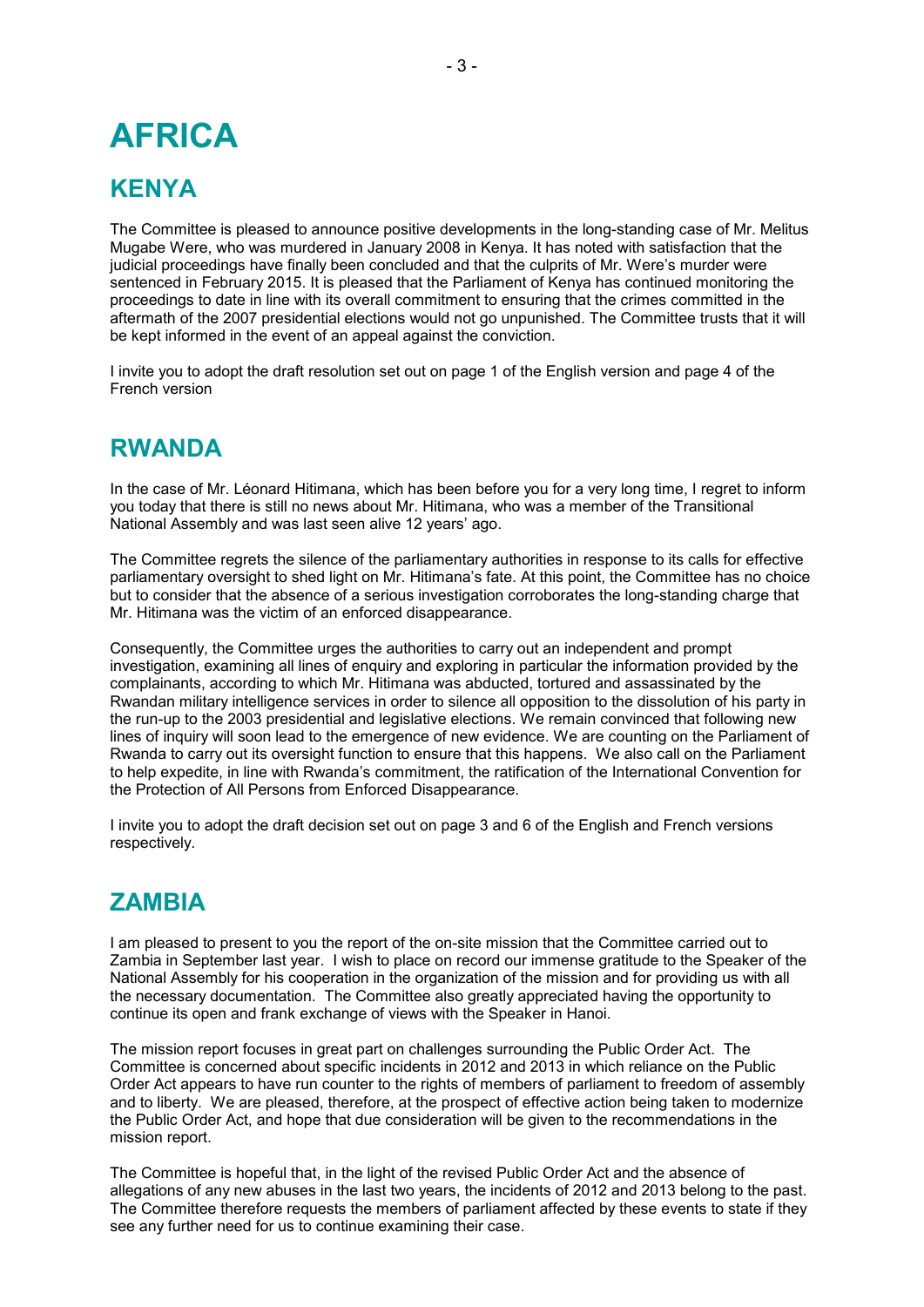While the Committee will continue to examine the case of Mr. Nkombo, who was attacked at a police station in February 2013, it proposes to close the examination of several other cases where legal proceedings against parliamentarians are no longer pending.

I invite you to adopt the draft decision set out on page 6 and 9 of the English and French versions.

## **AMERICAS**

### **VENEZUELA**

The Committee has had very useful exchanges of views with the leader of the Venezuelan delegation, Mr. Dario Vivas, as well as with the complainant and an opposition member of the Parliament of Venezuela. The Committee has therefore been able to listen and take account of different perspectives on the cases of opposition members of parliament that it is examining in Venezuela.

Yet, it continues to believe that, despite the usefulness of such exchanges and the written information provided on such occasions, nothing would offer a better opportunity at this point to make progress in these cases than a mission to Venezuela. We therefore hope that this mission, which we have been requesting for some time now, will finally happen, and soon.

## **ASIA**

## **MALAYSIA**

Last February, the Federal Court confirmed the conviction and five-year prison term for opposition leader Anwar Ibrahim on a sedition charge. An IPU trial observer attended the court hearings from the very outset. His report is very critical of the Federal Court's findings. Three days' ago, however, the Malaysian delegation presented us in Hanoi with an extensive written rebuttal of the IPU trial observation report. We are thankful for their comments, but regret that we received them so late. The Committee will study them and come back to you on this matter in October.

Let me now turn to the cases on which we are presenting draft decisions. One of them is new. The other case I already presented to you once before last October.

The concern in both cases is related to what appears to be a wave of criminal proceedings limiting the rights to freedom of expression and assembly of members of parliament and other Malaysian citizens.

On 10 March this year, the daughter of Anwar Ibrahim, Nurul Izzah, read out portions of the statement that her father made at the close of his trial in which he strongly criticized the judiciary. Days later, she was arrested and held overnight under the Sedition Act. The Committee fails to understand how what she said was not protected by parliamentary privilege. We therefore call on the authorities to stop any investigation that may be ongoing on account of her statement in Parliament.

Last October, I presented to you the case of five opposition parliamentarians from Malaysia who face charges, or are being investigated under the Sedition Act. One of them, along with two other members of parliament, is now also under investigation for his alleged involvement in a rally in support of Anwar Ibrahim. We have therefore decided to monitor those legal proceedings closely.

The Committee had a very useful exchange of views with the Malaysian delegation in Hanoi. The Malaysian Parliament will review in the coming weeks proposals to amend the Sedition Act. In light of reports that those amendments, rather than raising, may further limit standards for free speech, the Committee asks the Parliament to do everything possible to ensure that the new legislation fully guarantees that citizens and parliamentarians alike can speak out freely without fear of undue legal action.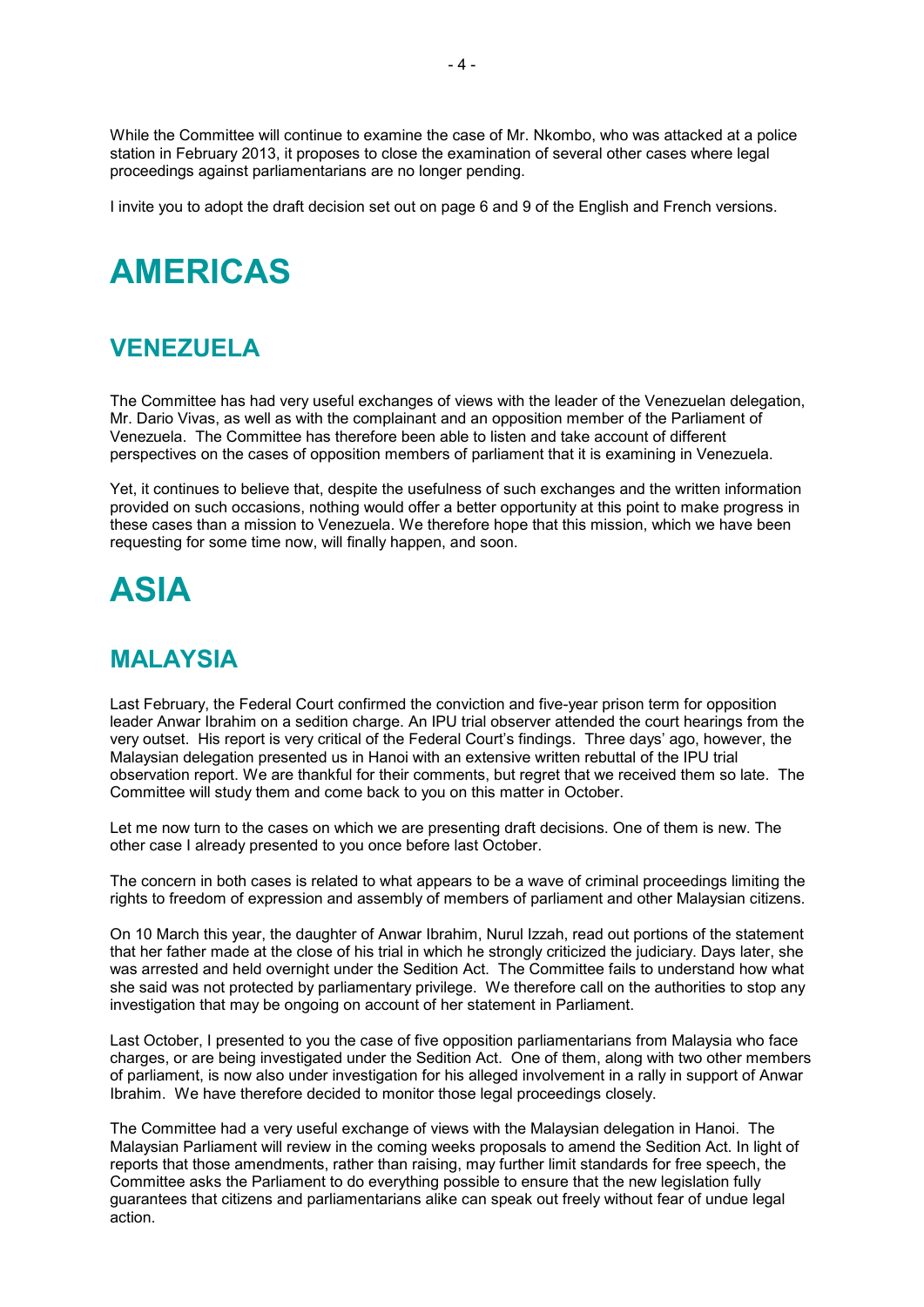We welcome the invitation extended by the delegation to go to Malaysia. Indeed, the Committee believes that a mission would enhance its understanding of the review of the Sedition Act, identify opportunities for sharing other countries' legislative experiences, and help it acquire a full understanding of the application of the Sedition Act in the pending proceedings against members of parliament.

I invite you to adopt the draft decision set out on page 9 and 12 and 13 and 17 of the English and French versions respectively.

#### **MALDIVES**

The Committee is deeply concerned about the serious and repeated death threats since 2014 against opposition members of parliament. It considers that these matters have to be taken very seriously through speedy and effective investigations and by putting in place, in agreement with the parliamentarians concerned, the security measures they need.

The Committee is also profoundly concerned at the climate of confrontation and polarization outside and inside the Parliament of the Maldives since the arrest, trial and conviction of former President Nasheed. We call on the authorities, in particular the law enforcement agencies, to show restraint when handling public protests, but also call on all political parties to move beyond political expediency and partisanship and engage constructively in dialogue inside and outside Parliament to resolve their differences.

Given the complexity and seriousness of the concerns in the Maldivian cases, and the contradictory views that exist with regard to many of the facts, the Committee believes that an urgent on-site mission would be very useful. The mission would enable us to gather first-hand information on the allegations and ascertain the prospects for their examination and clarification in the current political situation in the Maldives. We are pleased, therefore, that the Maldivian delegation welcomes such a mission and hope that it can soon take place.

I invite you to adopt the draft decision set out on page 15 and 20 of the English and French versions.

### **MONGOLIA**

In Mongolia, the Committee has noted with appreciation that the Parliament welcomes a Committee mission. The mission will help the Committee obtain first-hand information on progress made in recent years in the investigation into the murder of Mr. Zorig. It will also enable it to have a better understanding of the challenges faced by the investigators today. The Parliament of Mongolia has made it clear that foreign forensic technical assistance is needed to advance the investigation further, and the Committee will therefore make sure that its delegation can be accompanied by an international forensics expert.

I invite you to adopt the draft resolution set out on page 19 of the English version and page 24 of the French version.

### **PAKISTAN**

In Pakistan, the Committee pursued the examination of the case of Mr. Fatyana. He is a former member of the IPU Standing Committee on Democracy and Human Rights and a vocal critic of police brutality in Pakistan. His residence was violently attacked in June 2012 and the police allegedly not only failed to intervene to protect him, but facilitated the attack.

The Committee is alarmed that the judicial proceedings initiated against the persons who attacked Mr. Fatyana's residence in June 2012 have apparently been discontinued. It remains deeply concerned that, almost three years after the events, no serious attempt appears to have been made to hold the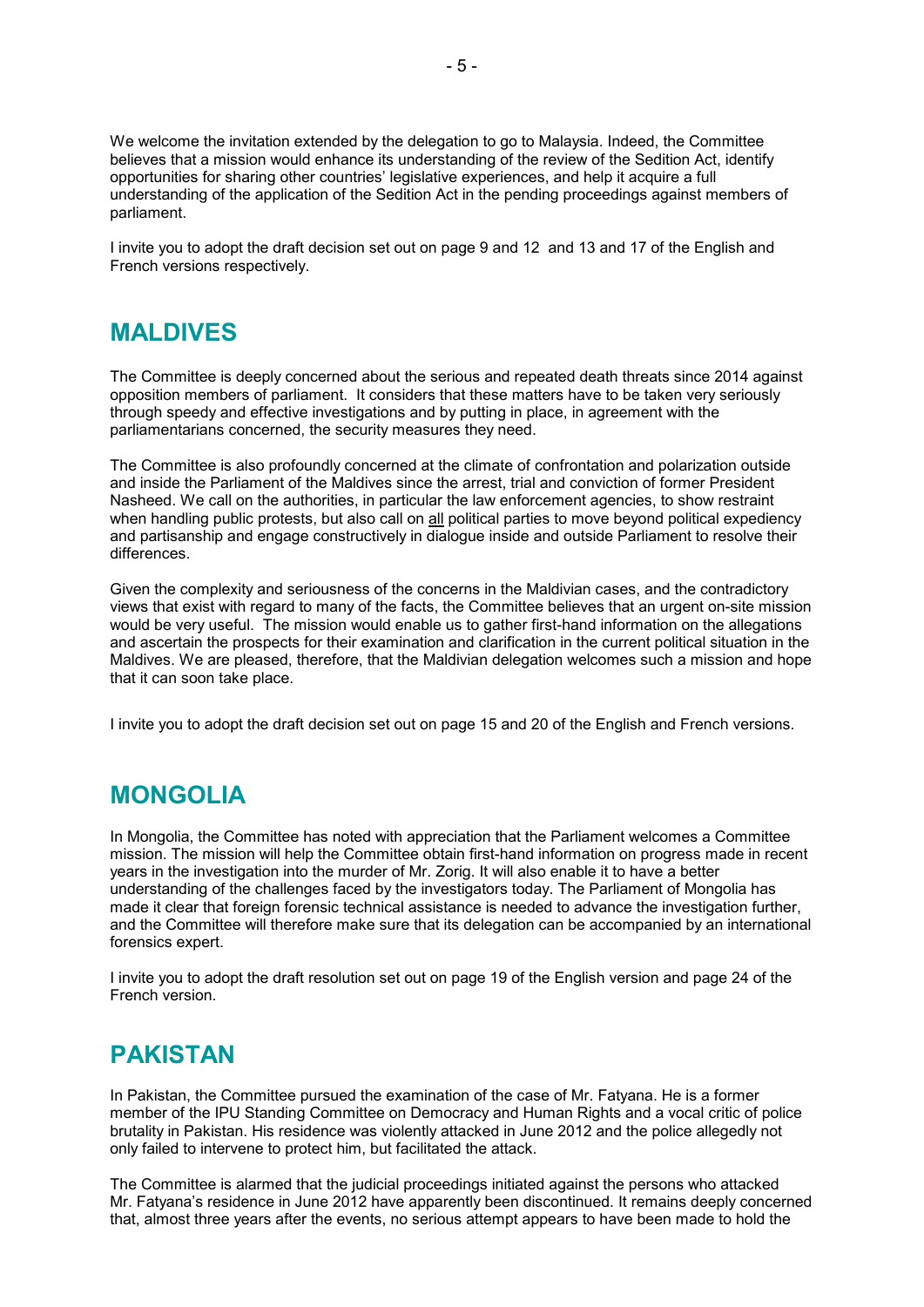attackers or the complicit police officers accountable. The Committee urges the Parliament of Pakistan and all relevant Pakistani authorities to take urgent action to ensure that this attack does not remain unpunished.

I invite you to adopt the draft resolution set out on page 21 of the English version and page 27 of the French version.

#### **PHILIPPINES**

The Committee has been examining the case of the Batasan Four for a number of years, which has consisted of a variety of legal proceedings against opposition members of parliament. These proceedings commenced shortly after a rebellion case against the members had been dismissed and judged to be unfounded and politically motivated.

Although the Committee noted with satisfaction that two of the judicial proceedings faced by some of these members could be considered dismissed, it deeply regretted that the Nueva Ecija case had remained at a standstill since 2009. The Committee recalls that the right to be tried without undue delay is enshrined in the International Bill of Human Rights and is designed to ensure that people are not kept in a state of uncertainty as to their fate for too long.

The Committee also took note that cases against Mr. Ocampo are now proceeding after years of delay. The Committee will be following these proceedings closely, and trusts that the courts take due account of all the concerns raised by Mr. Ocampo regarding procedural irregularities and the veracity of the evidence used.

I invite you to adopt the draft decision set out on page 23 of the English and page 30 of the French version.

## **EUROPE**

#### **BELARUS**

In the case of Mr. Victor Gonchar, the Committee remains appalled that impunity continues to prevail in the present case, almost 16 years after Mr. Gonchar's disappearance. It reaffirms its view that the Parliament of Belarus has a direct responsibility to ensure that every effort is made by all relevant authorities to identify and punish those responsible for the enforced disappearance of one of its members. It also deeply regrets that the Parliament of Belarus has remained silent on the proposed visit of the Committee to Belarus and has not supplied any updated information. The Committee remains keen to conduct a visit to Belarus and once again urges the authorities to respond positively to the request.

I invite you to adopt the draft resolution set out on page 26 of the English version and page 33 of the French version.

## **MIDDLE EAST AND NORTH AFRICA**

#### **PALESTINE/ISRAEL**

The Committee is profoundly disturbed at the continued detention of the Speaker of the Palestinian Legislative Council. This is the third time in nine years that he finds himself in an Israeli prison cell. The Committee considers this an affront to the authority of the Palestinian Legislative Council and fears that Speaker Dweik's arrest may again be based solely on his political affiliation. The Committee is therefore keen to hear from the Israeli authorities as to whether formal charges of specific criminal activity have been filed against him. If so, we call on the Israeli authorities to try him in a fair and